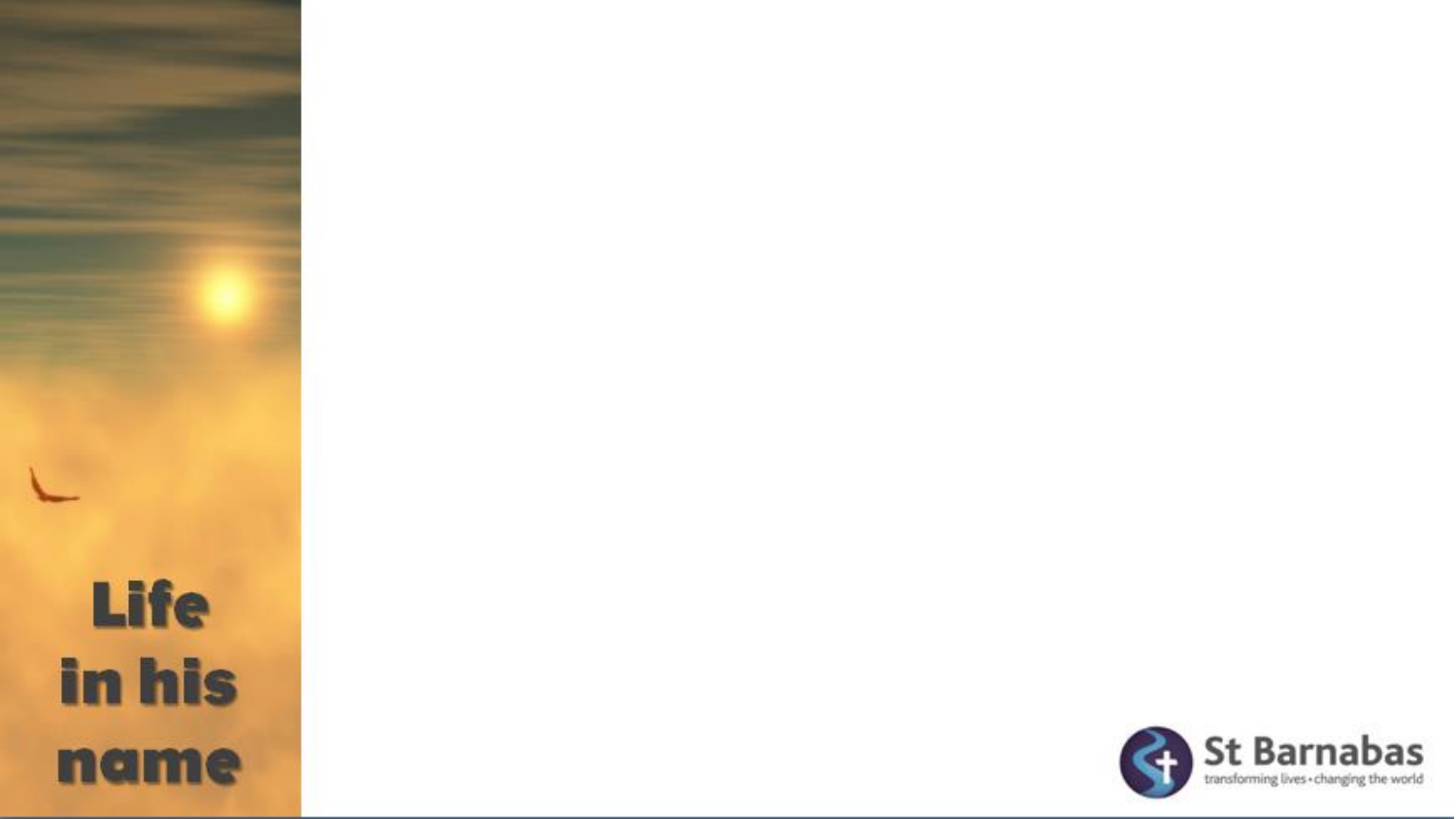# **The raising of Lazarus John 11:1-44**

**Life in his** name

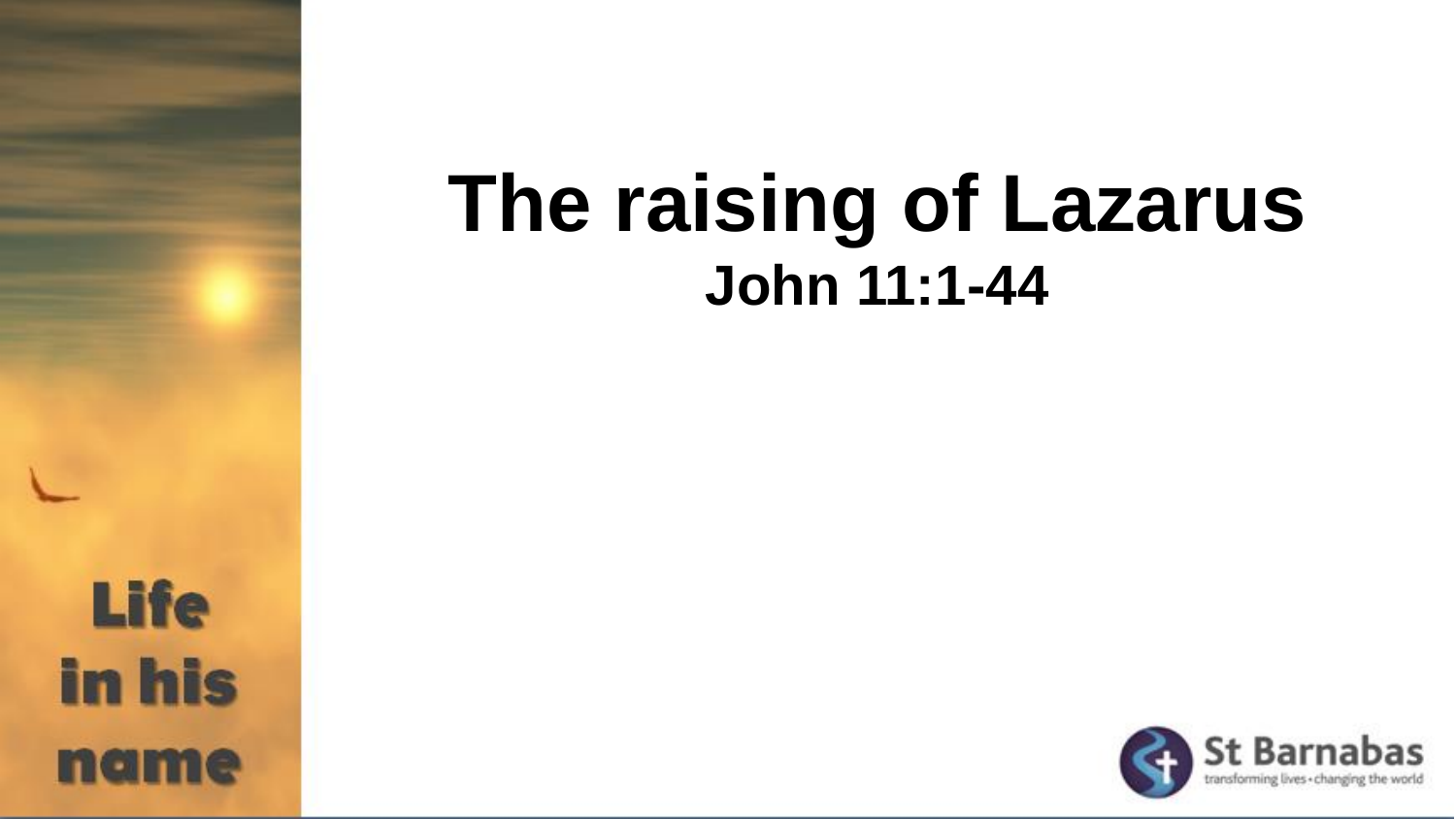

# 1) What does this tell me about Jesus?



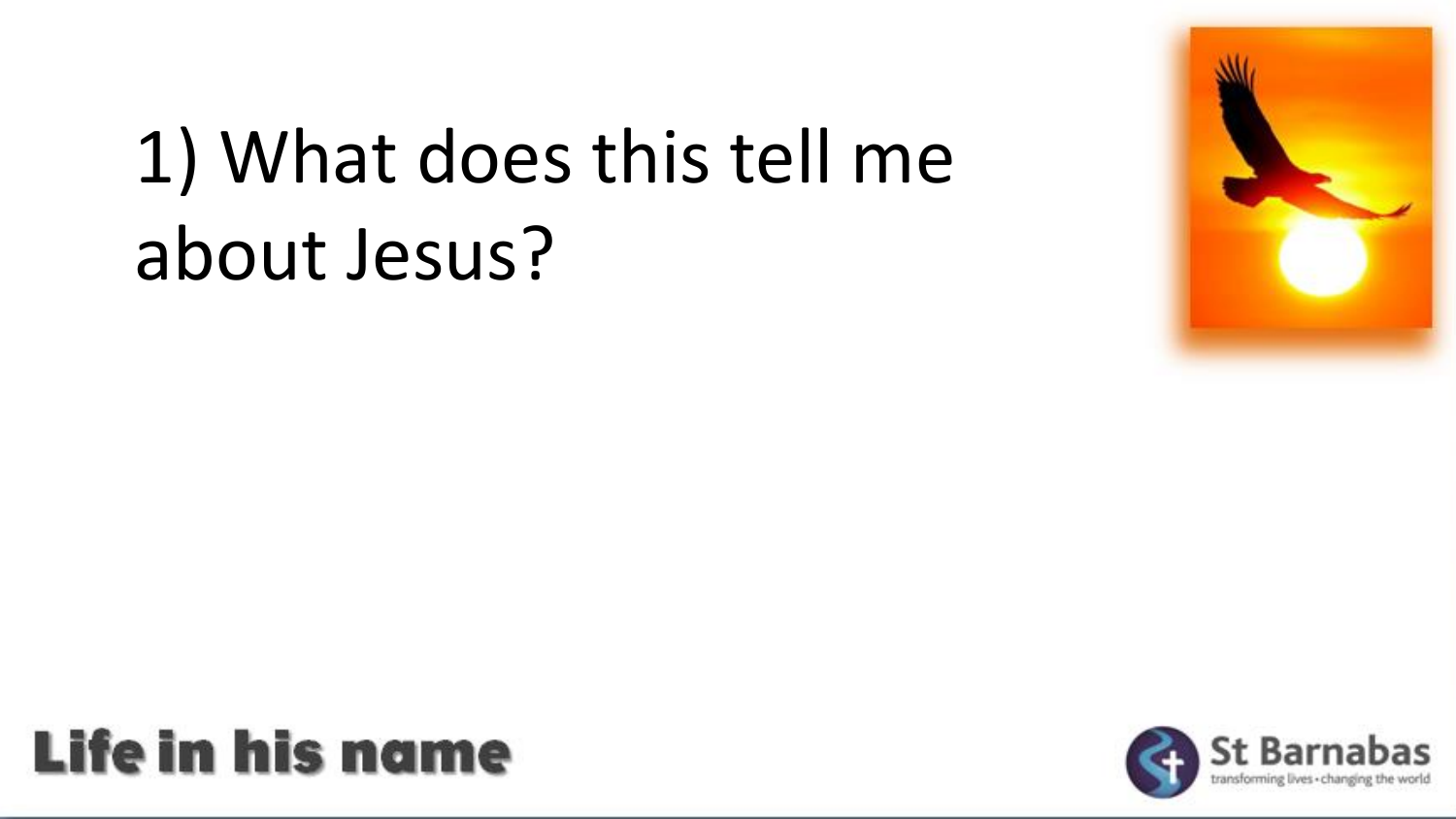

- 1) What does this tell me about Jesus?
- 2) What does that mean for me as an individual?



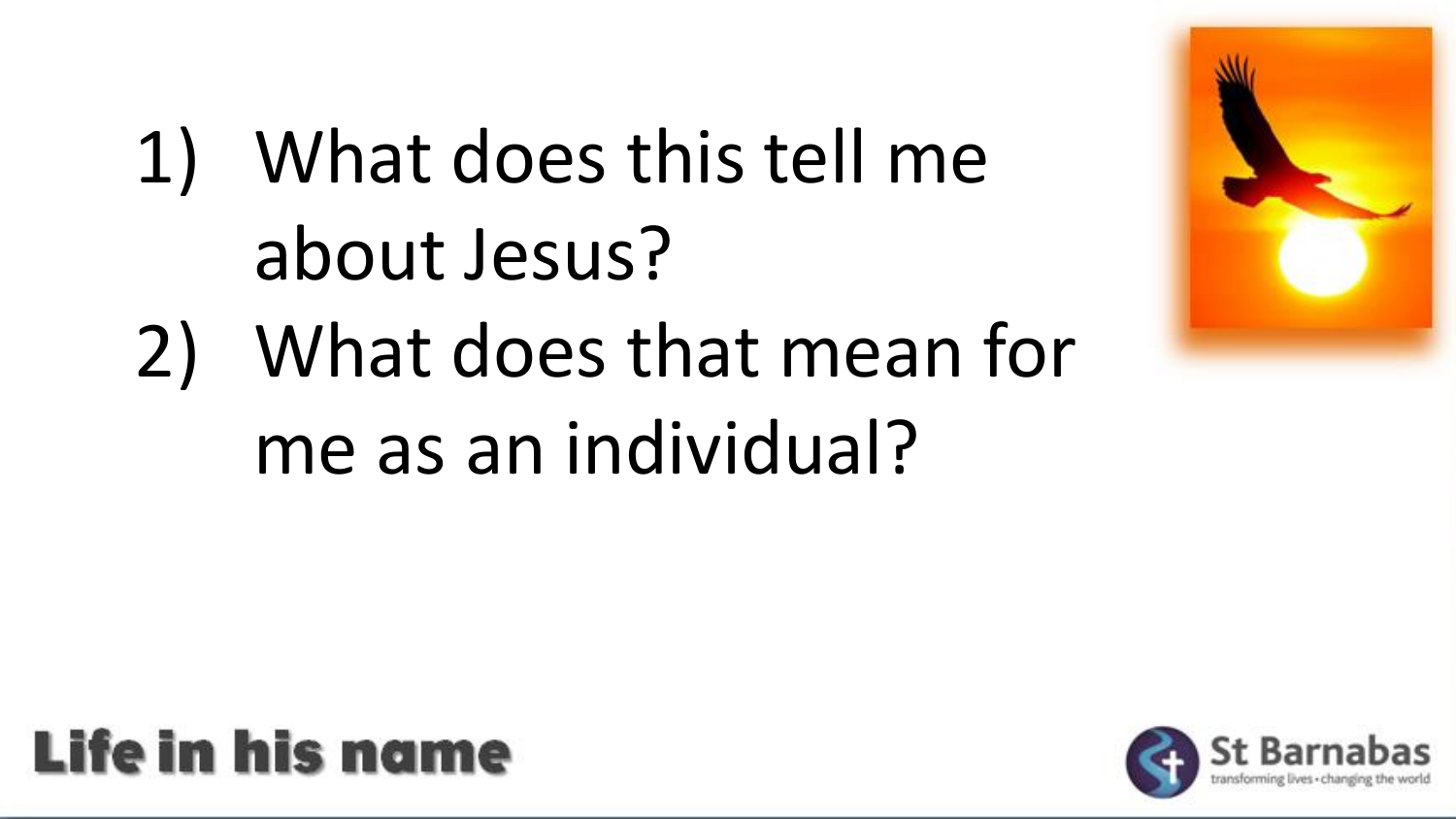**11 Now a man named Lazarus was sick. He was from Bethany, the village of Mary and her sister Martha. 2 (This Mary, whose brother Lazarus now lay sick, was the same one who poured perfume on the Lord and wiped his feet with her hair.) 3 So the sisters sent word to Jesus, "Lord, the one you love is sick."**

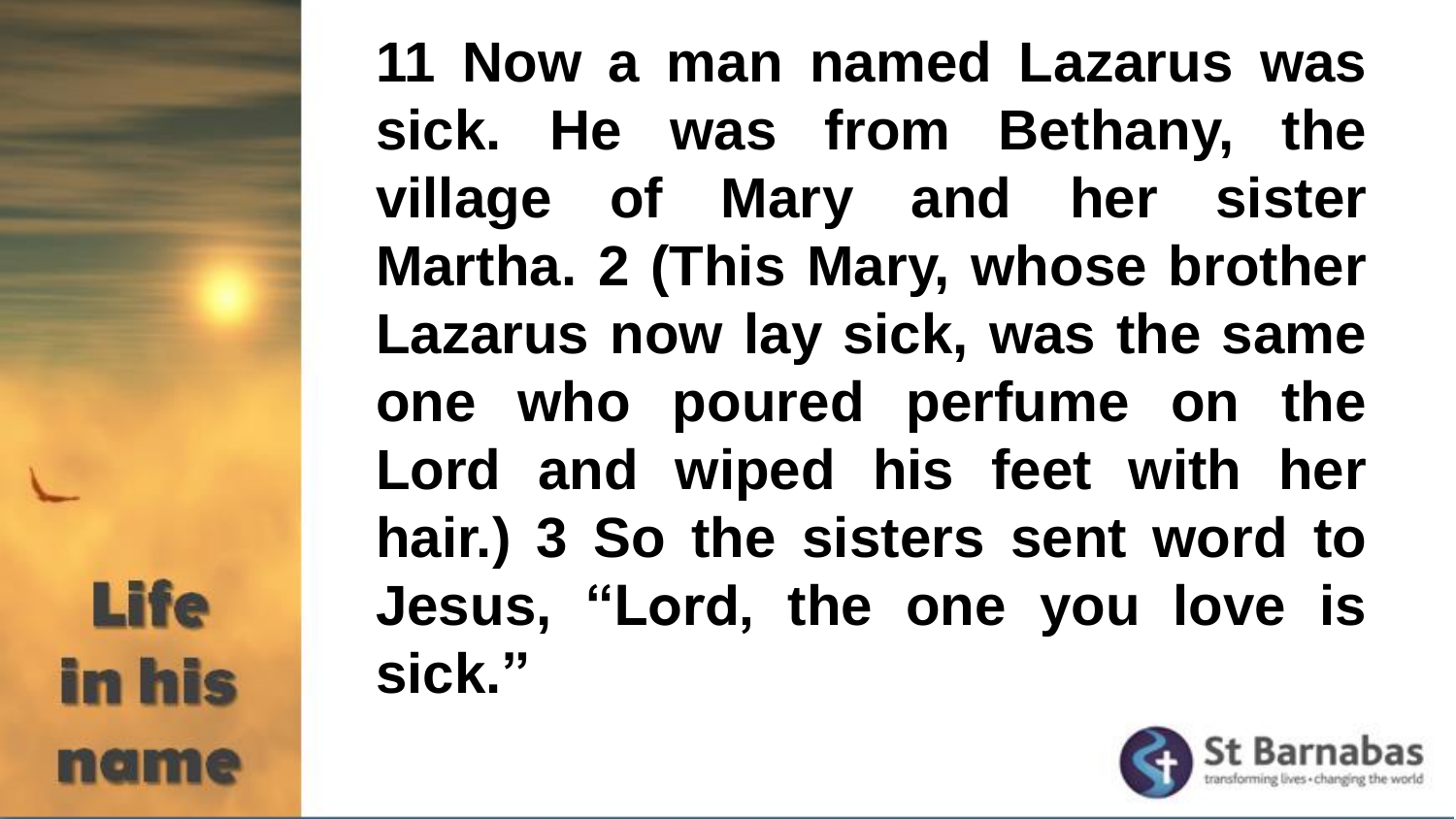**4 When he heard this, Jesus said, "This sickness will not end in death. No, it is for God's glory so that God's Son may be glorified through it." 5 Now Jesus loved Martha and her sister and Lazarus. 6 So when he heard that Lazarus was sick, he stayed where he was two more days, 7 and then he said to his disciples, "Let us go back to Judea."**

**Life in his** nam

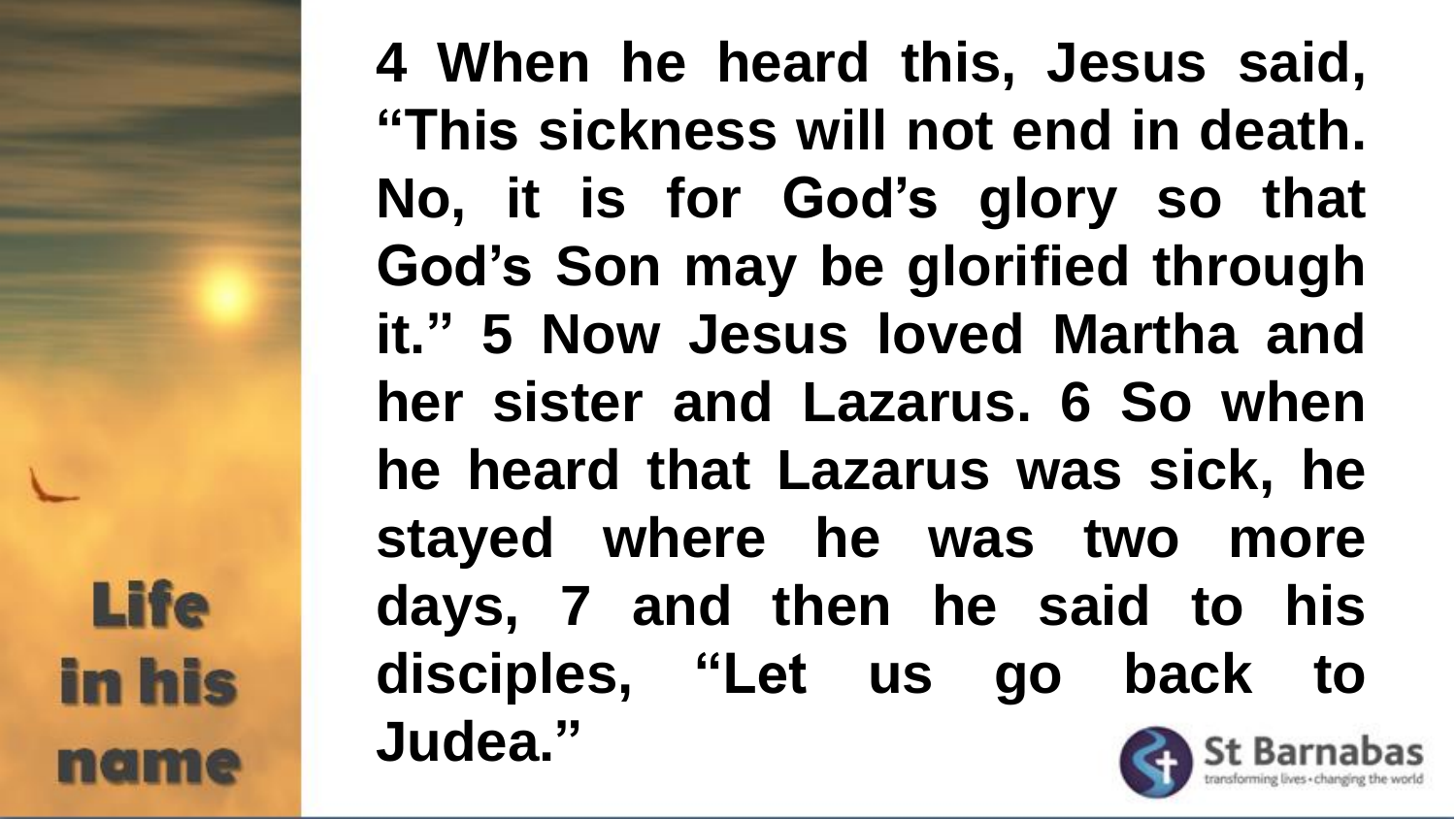**8 "But Rabbi," they said, "a short while ago the Jews there tried to stone you, and yet you are going back?"**

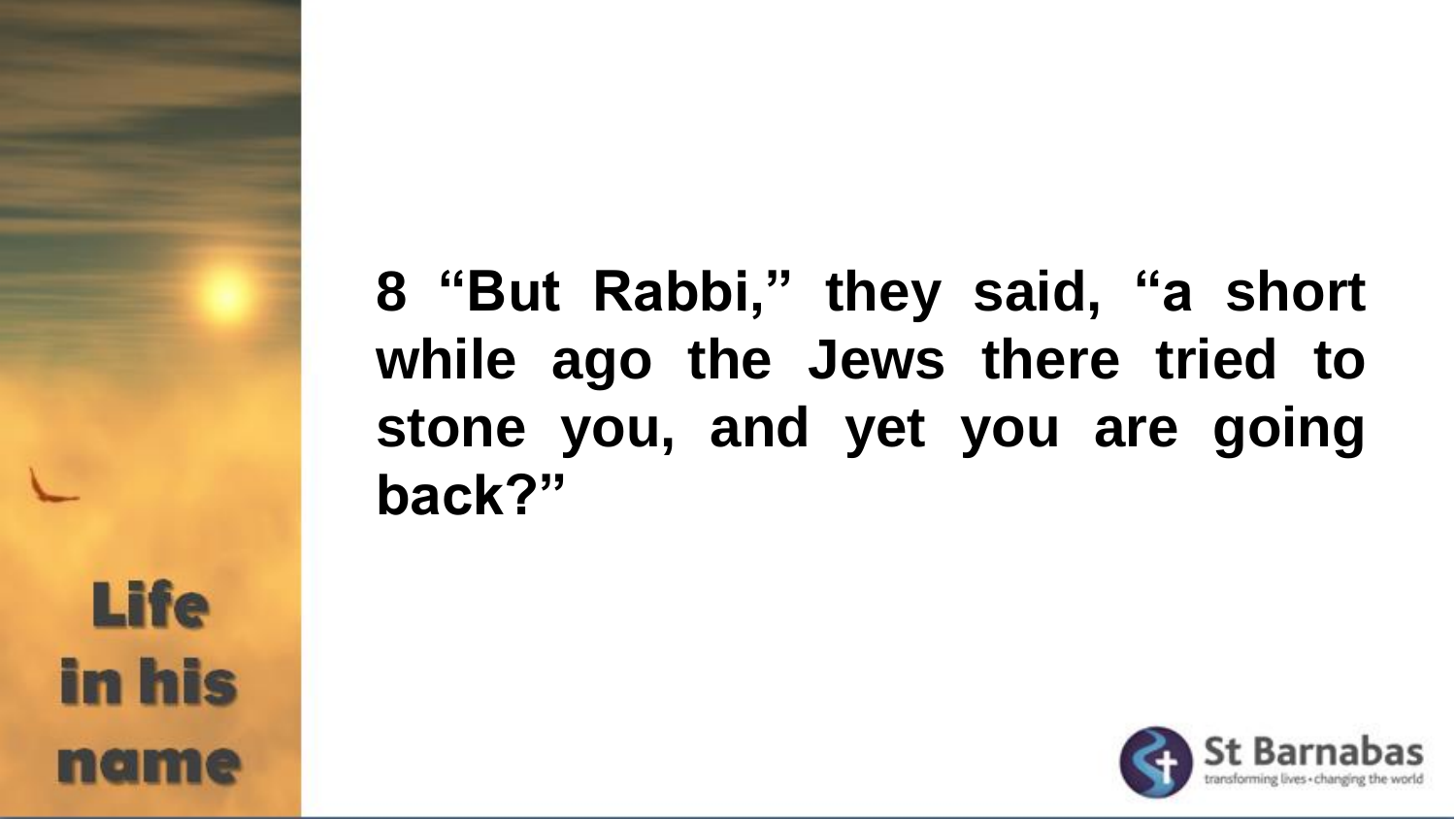**9 Jesus answered, "Are there not twelve hours of daylight? Anyone who walks in the daytime will not stumble, for they see by this world's light. 10 It is when a person walks at night that they stumble, for they have no light."**

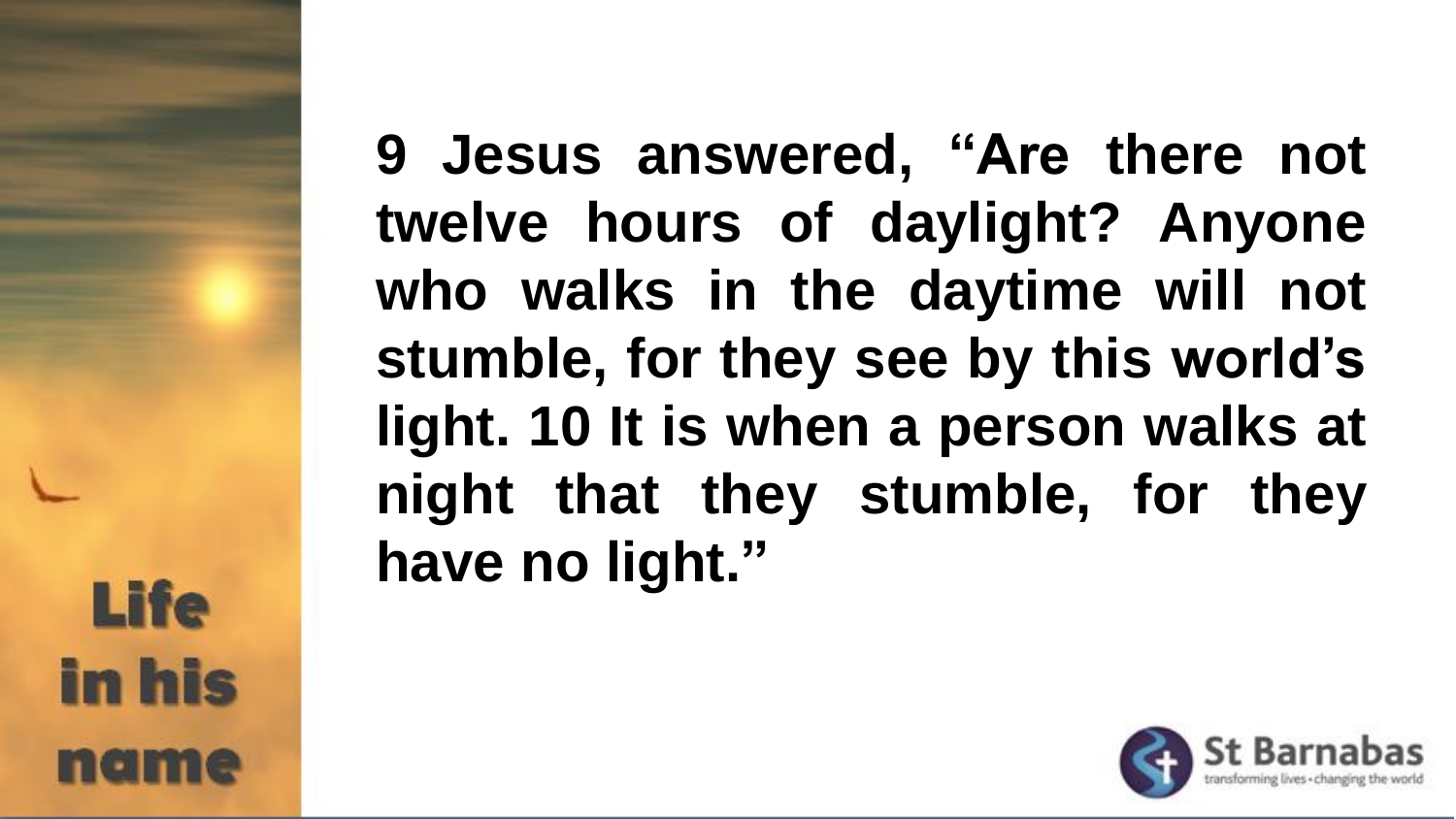**11 After he had said this, he went on to tell them, "Our friend Lazarus has fallen asleep; but I am going there to wake him up."**

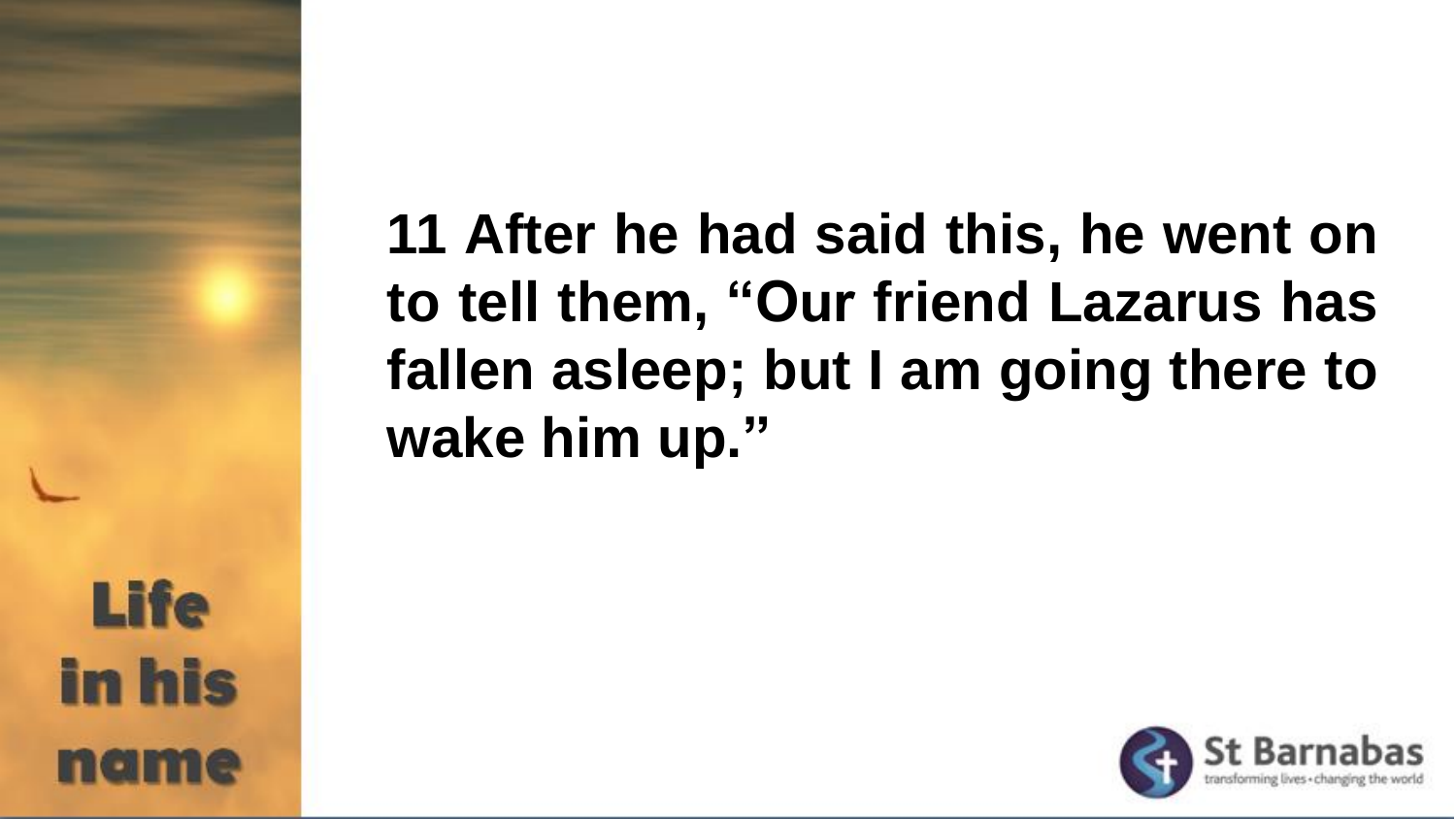**12 His disciples replied, "Lord, if he sleeps, he will get better." 13 Jesus had been speaking of his death, but his disciples thought he meant natural sleep.14 So then he told them plainly, "Lazarus is dead, 15 and for your sake I am glad I was not there, so that you may believe. But let us go to him."**

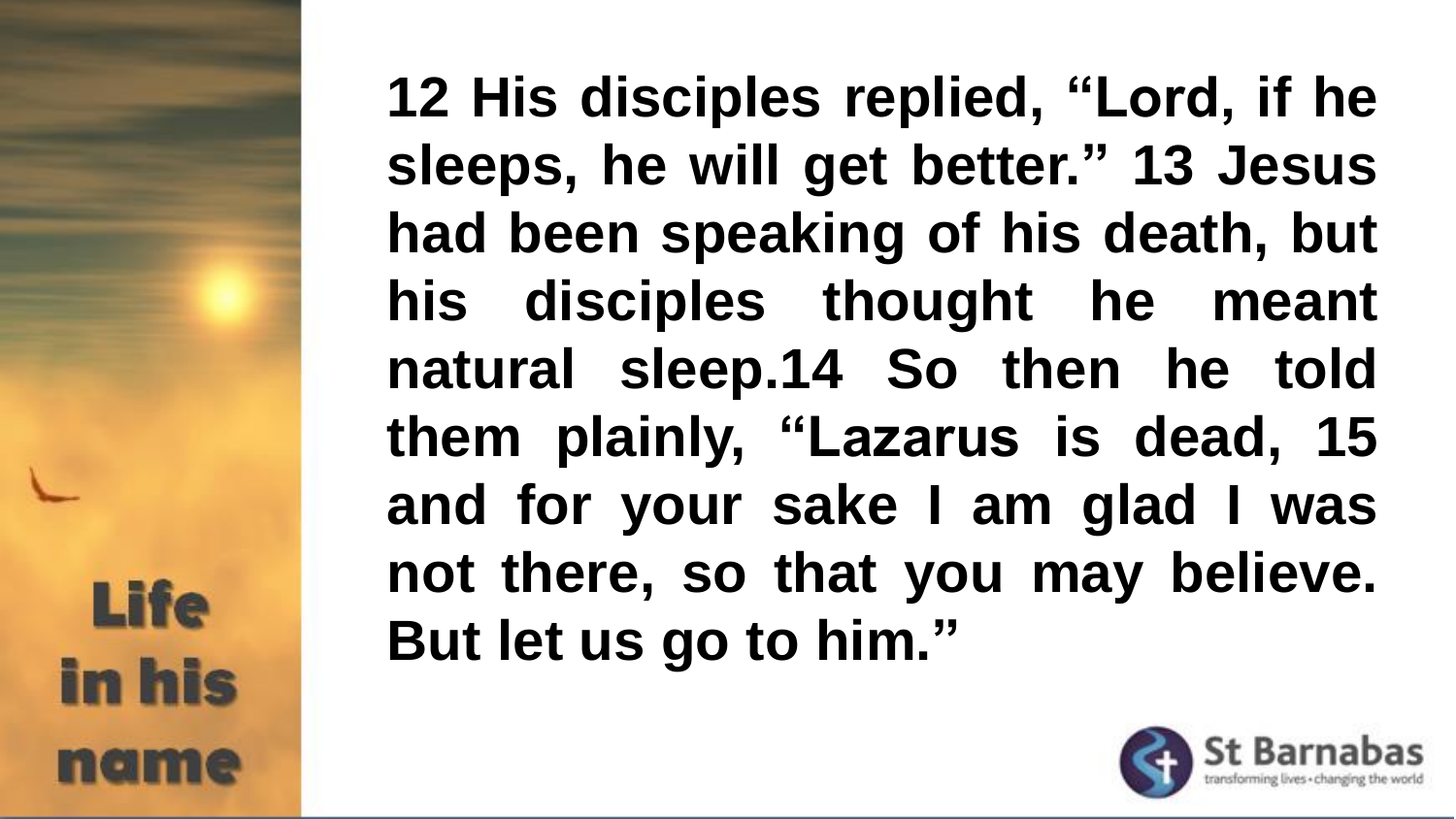**16 Then Thomas (also known as Didymus) said to the rest of the disciples, "Let us also go, that we may die with him."**



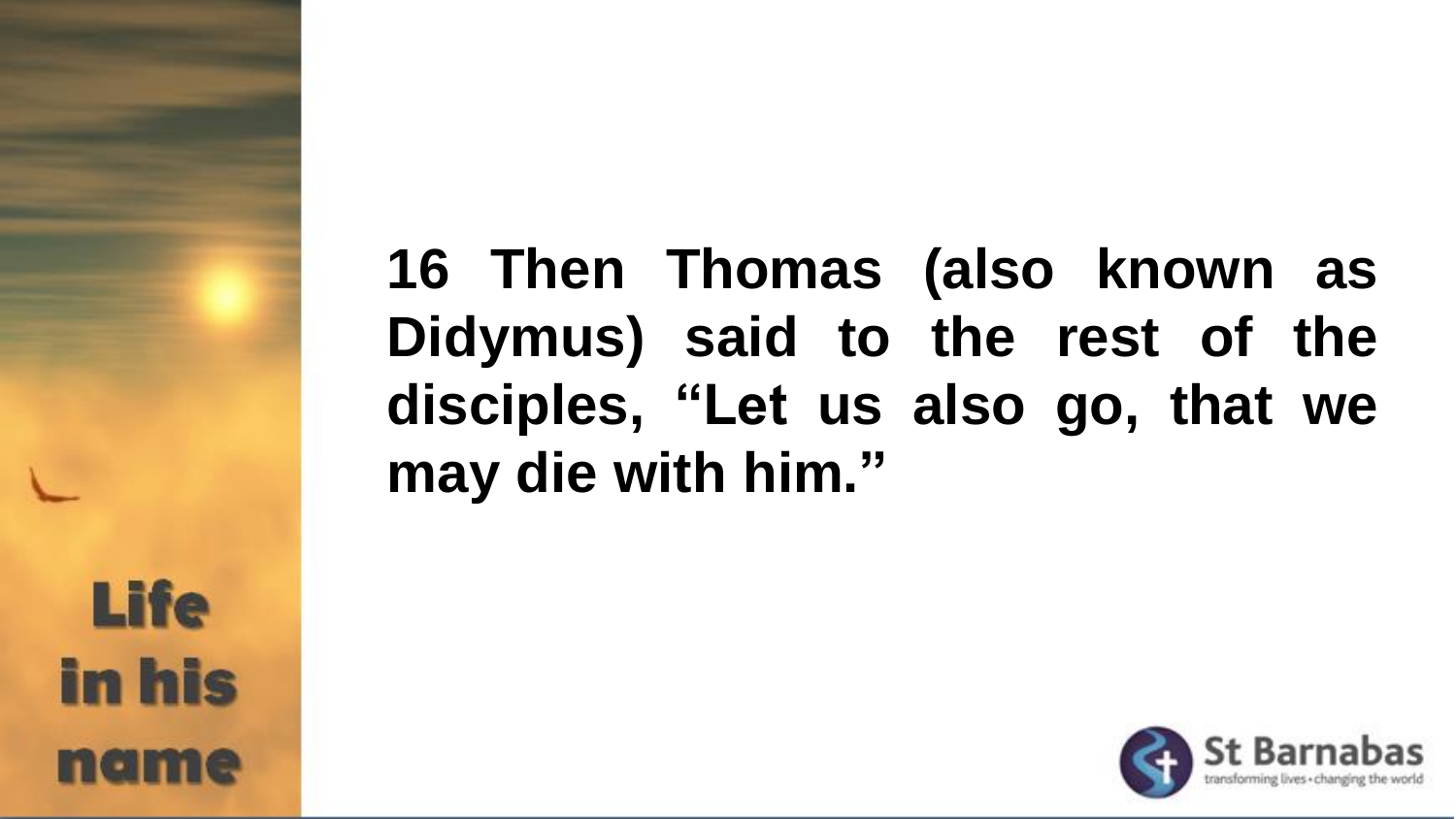**17 On his arrival, Jesus found that Lazarus had already been in the tomb for four days. 18 Now Bethany was less than two miles from Jerusalem, 19 and many Jews had come to Martha and Mary to comfort them in the loss of their brother. 20 When Martha heard that Jesus was coming, she went out to meet him, but Mary stayed at home.**

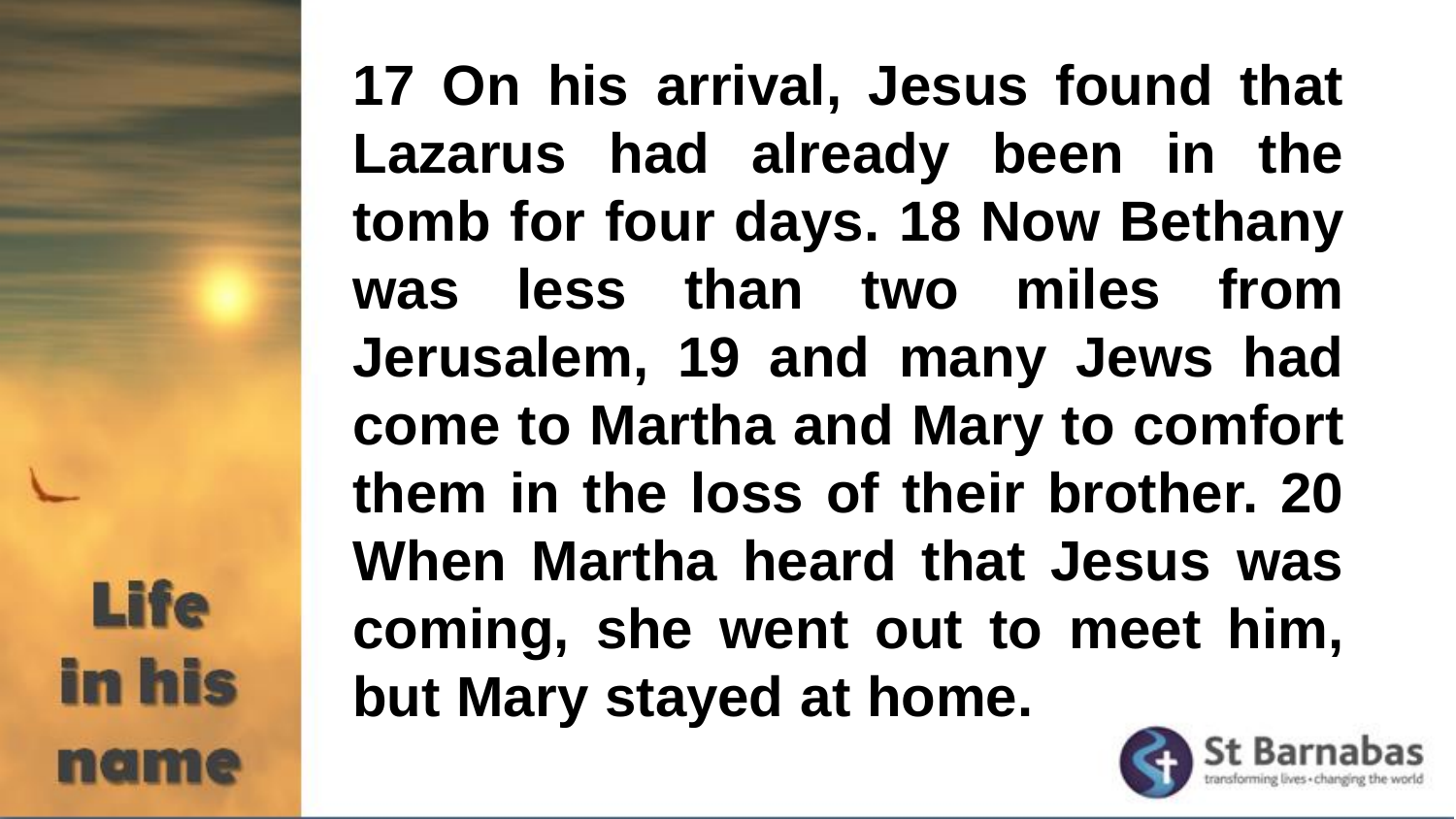**21 "Lord," Martha said to Jesus, "if you had been here, my brother would not have died. 22 But I know that even now God will give you whatever you ask."**

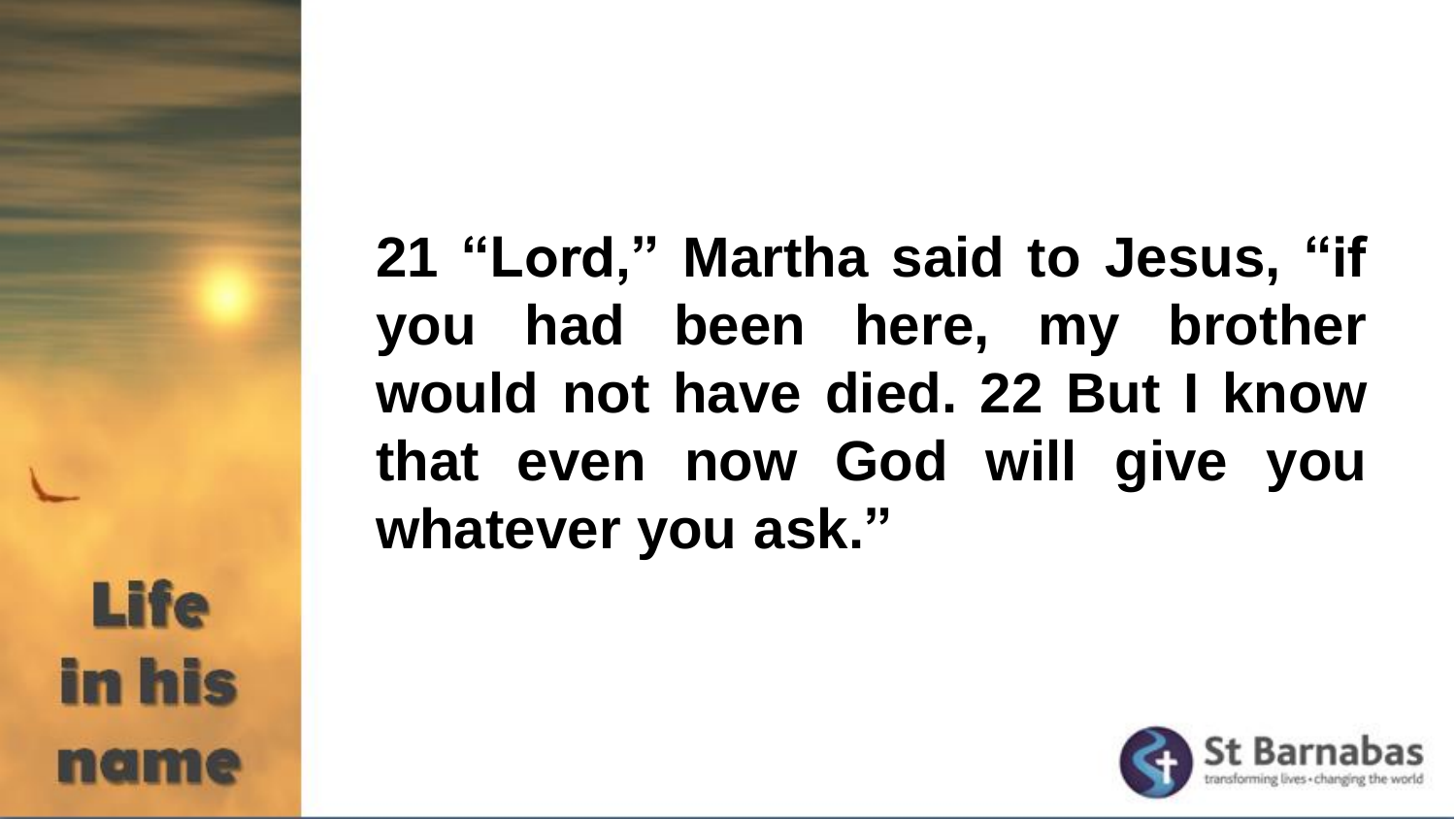

#### **23 Jesus said to her, "Your brother will rise again."**

**24 Martha answered, "I know he will rise again in the resurrection at the last day."**

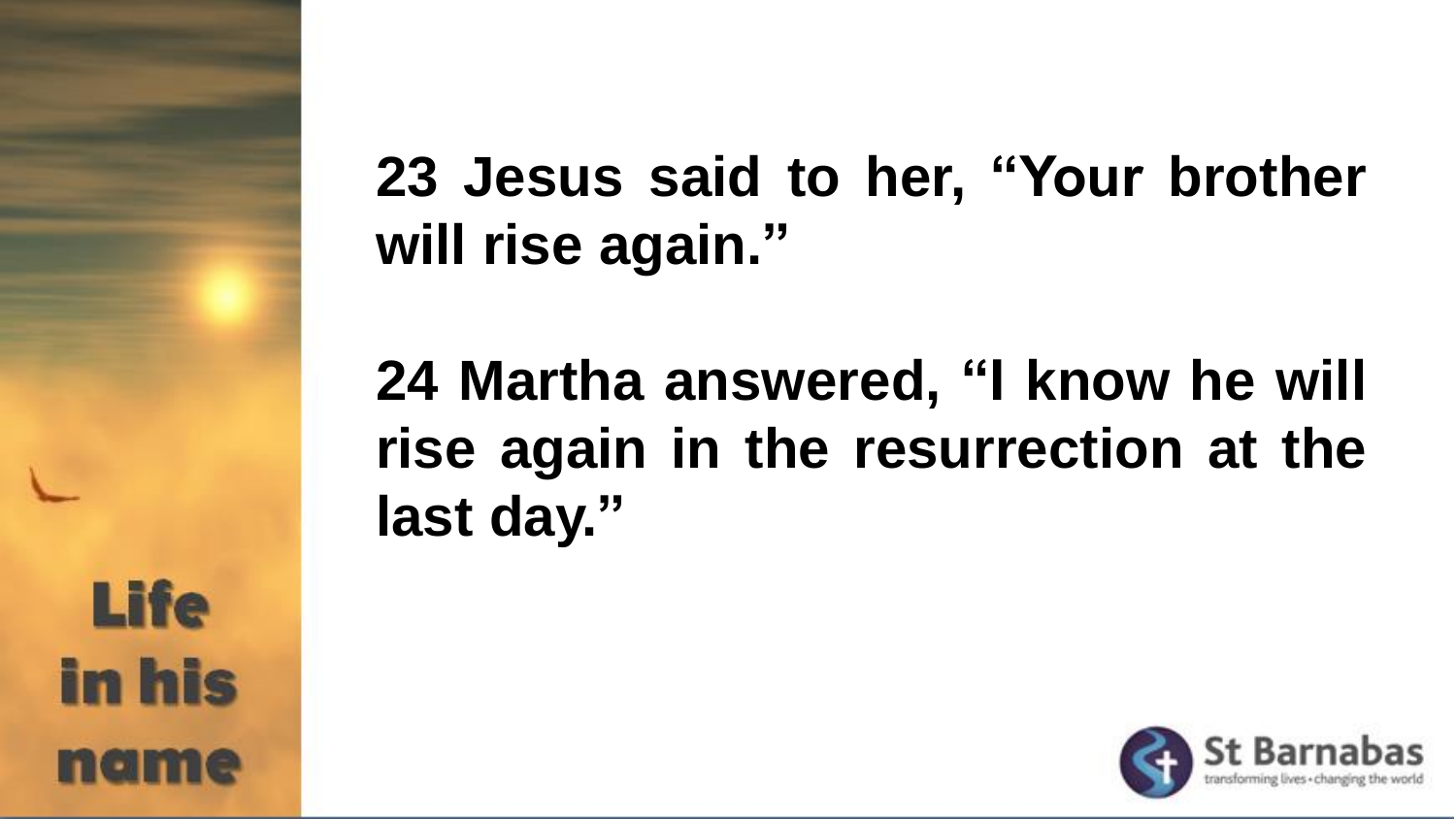**25 Jesus said to her, "I am the resurrection and the life. The one who believes in me will live, even though they die; 26 and whoever lives by believing in me will never die. Do you believe this?"**



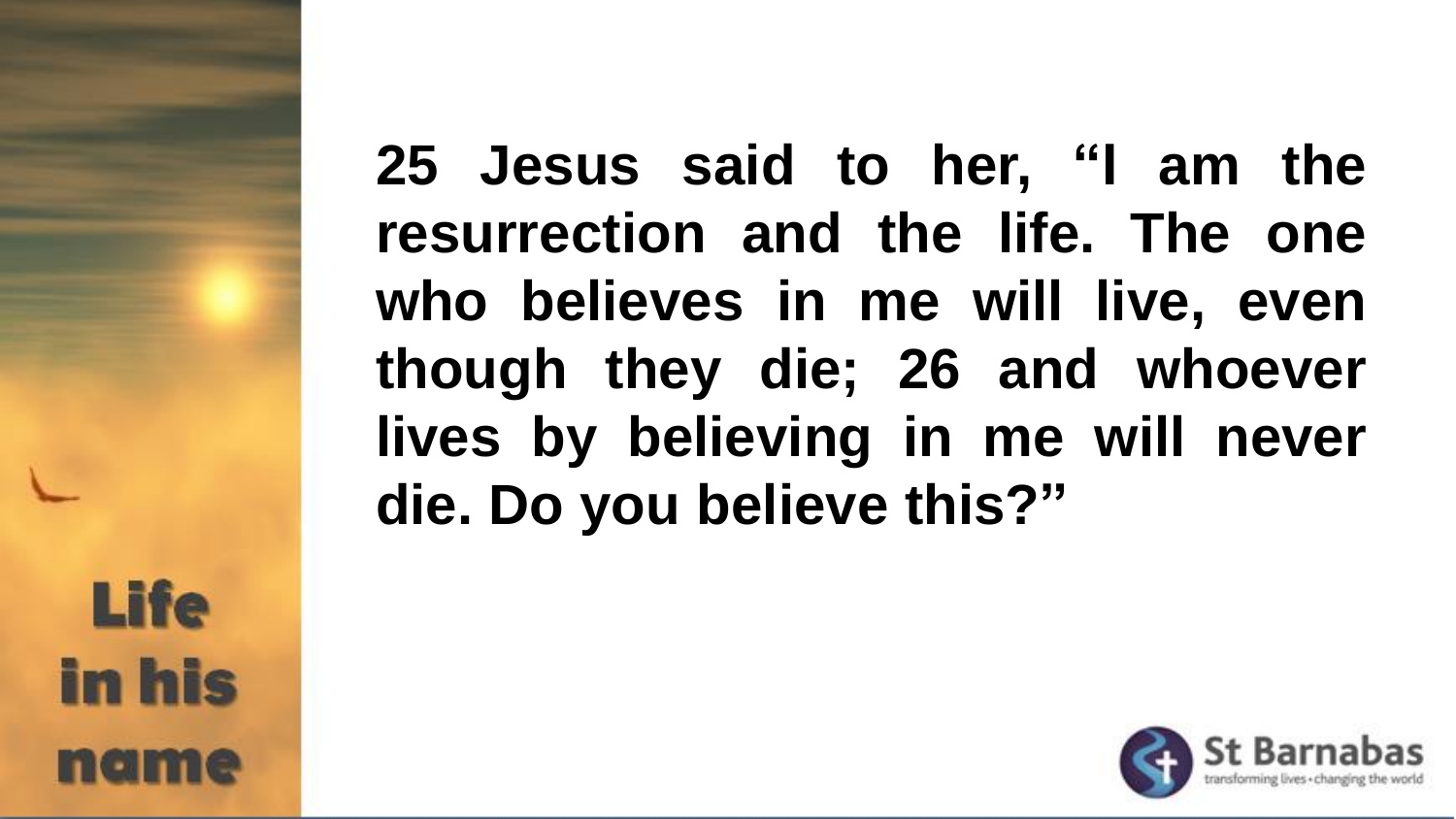## **27 "Yes, Lord," she replied, "I believe that you are the Messiah, the Son of God, who is to come into the world."**

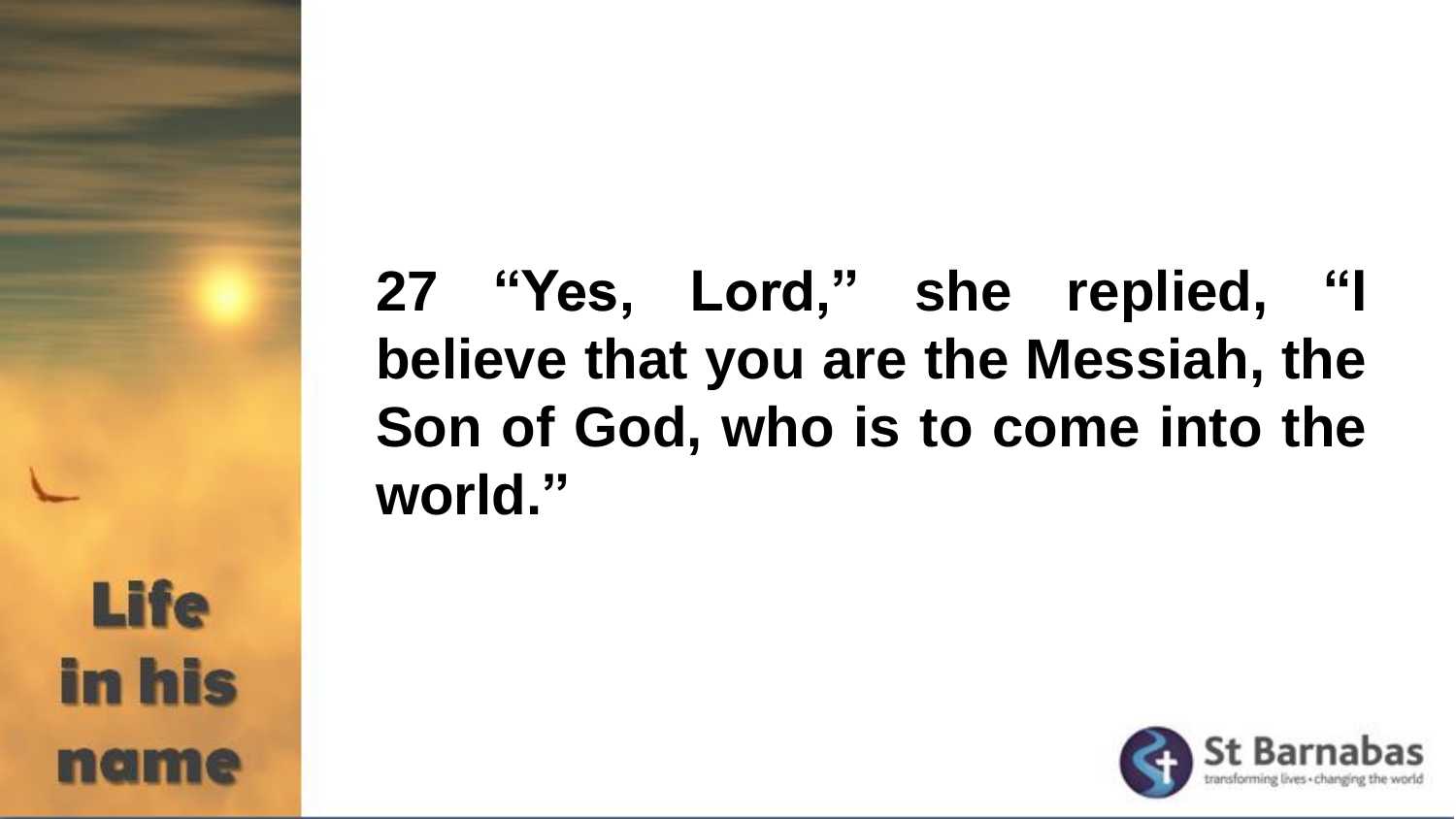**28 After she had said this, she went back and called her sister Mary aside. "The Teacher is here," she said, "and is asking for you." 29 When Mary heard this, she got up quickly and went to him. 30 Now Jesus had not yet entered the village, but was still at the place where Martha had met him.**

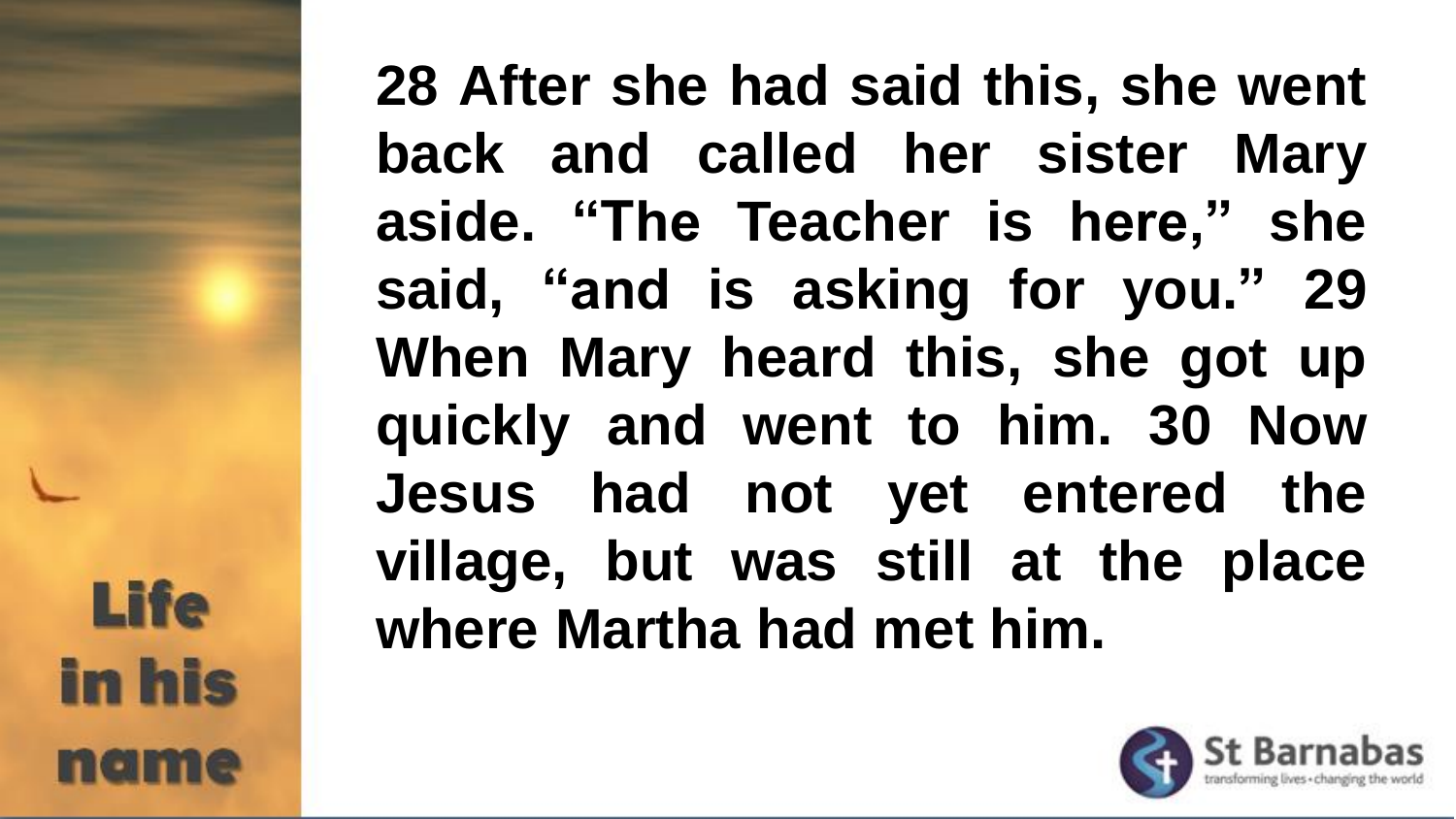**31 When the Jews who had been with Mary in the house, comforting her, noticed how quickly she got up and went out, they followed her, supposing she was going to the tomb to mourn there.**

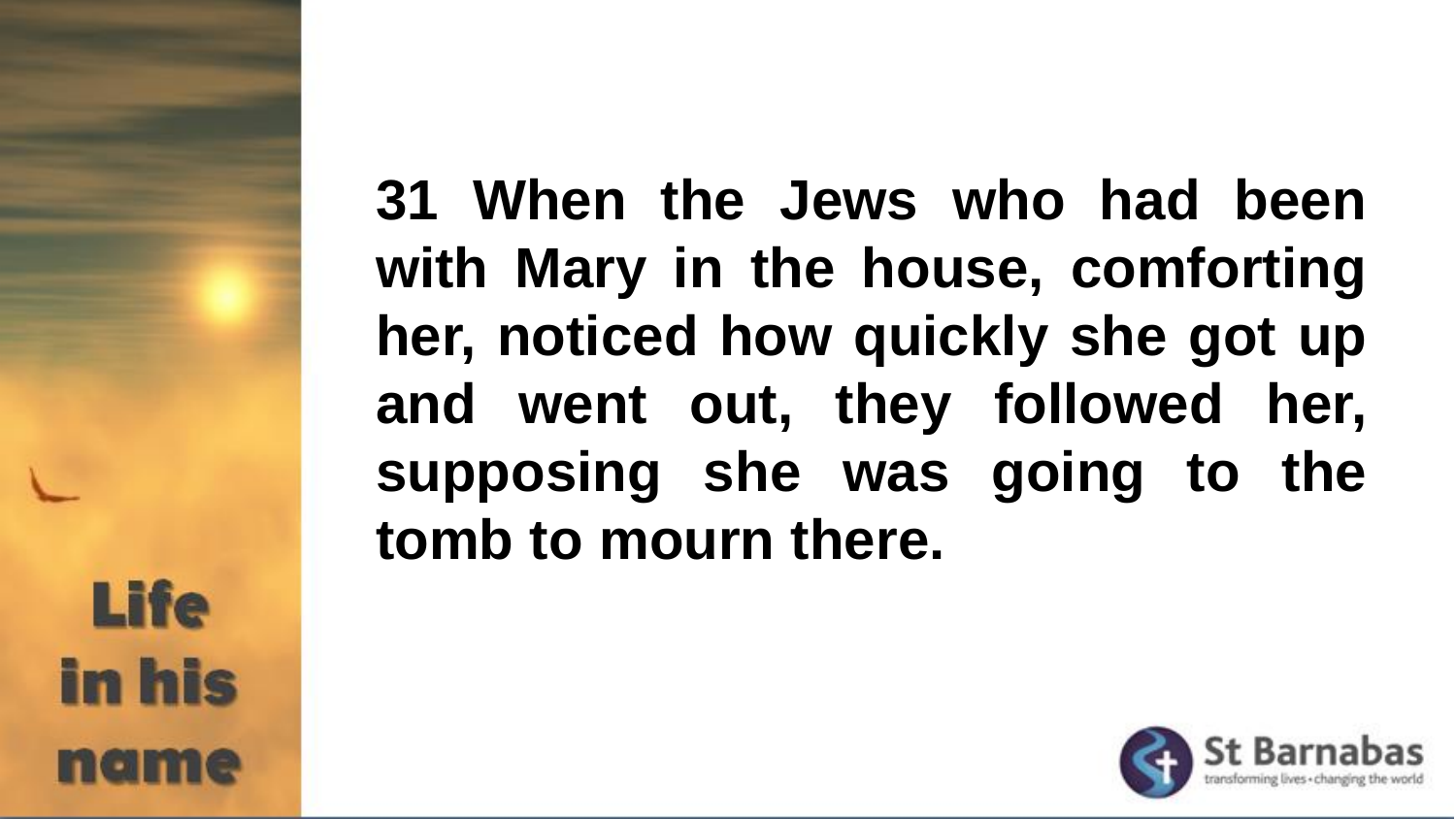**32 When Mary reached the place where Jesus was and saw him, she fell at his feet and said, "Lord, if you had been here, my brother would not have died."**

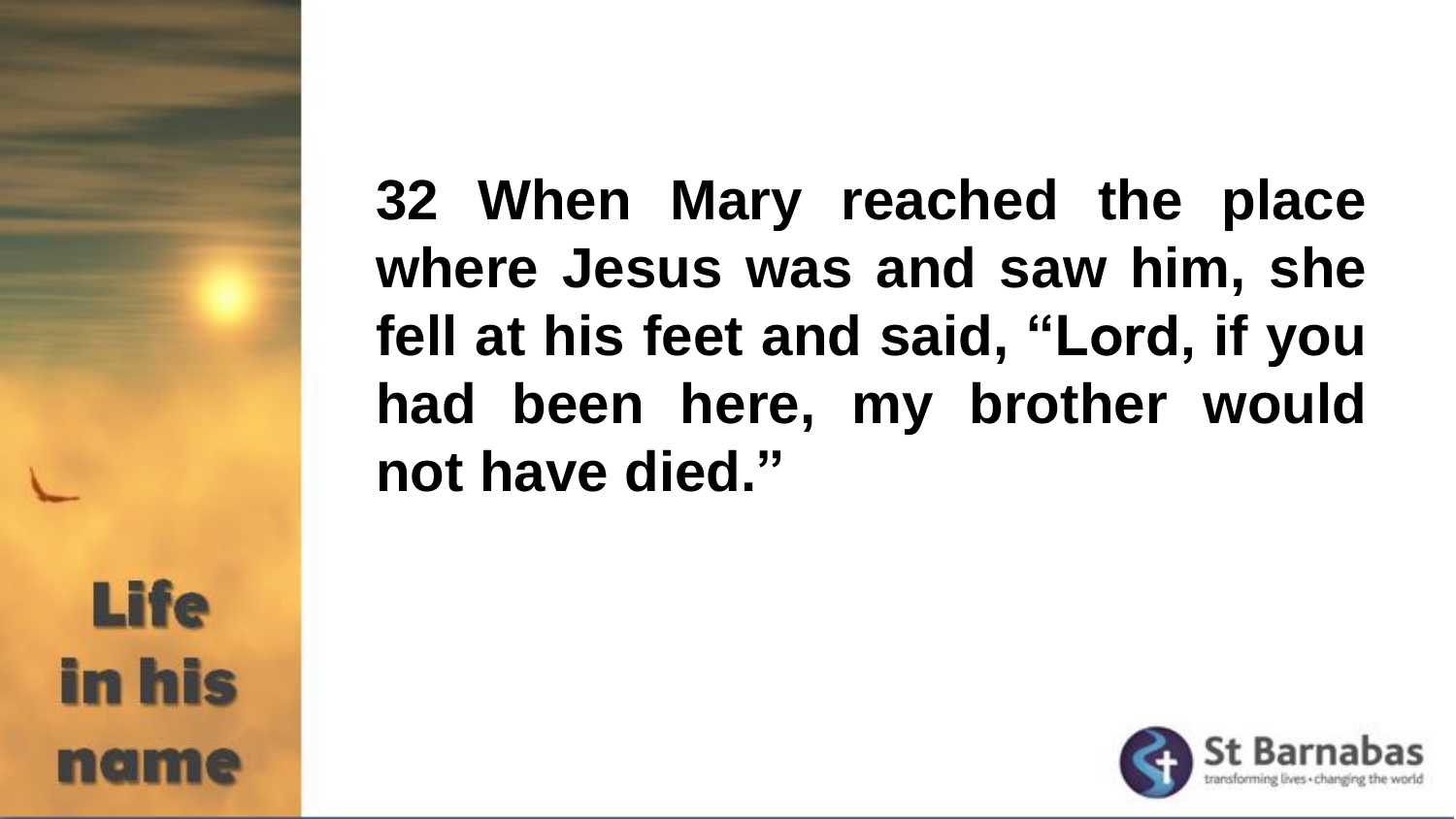**33 When Jesus saw her weeping, and the Jews who had come along with her also weeping, he was deeply moved in spirit and troubled. 34 "Where have you laid him?" he asked.**

**"Come and see, Lord," they replied.**

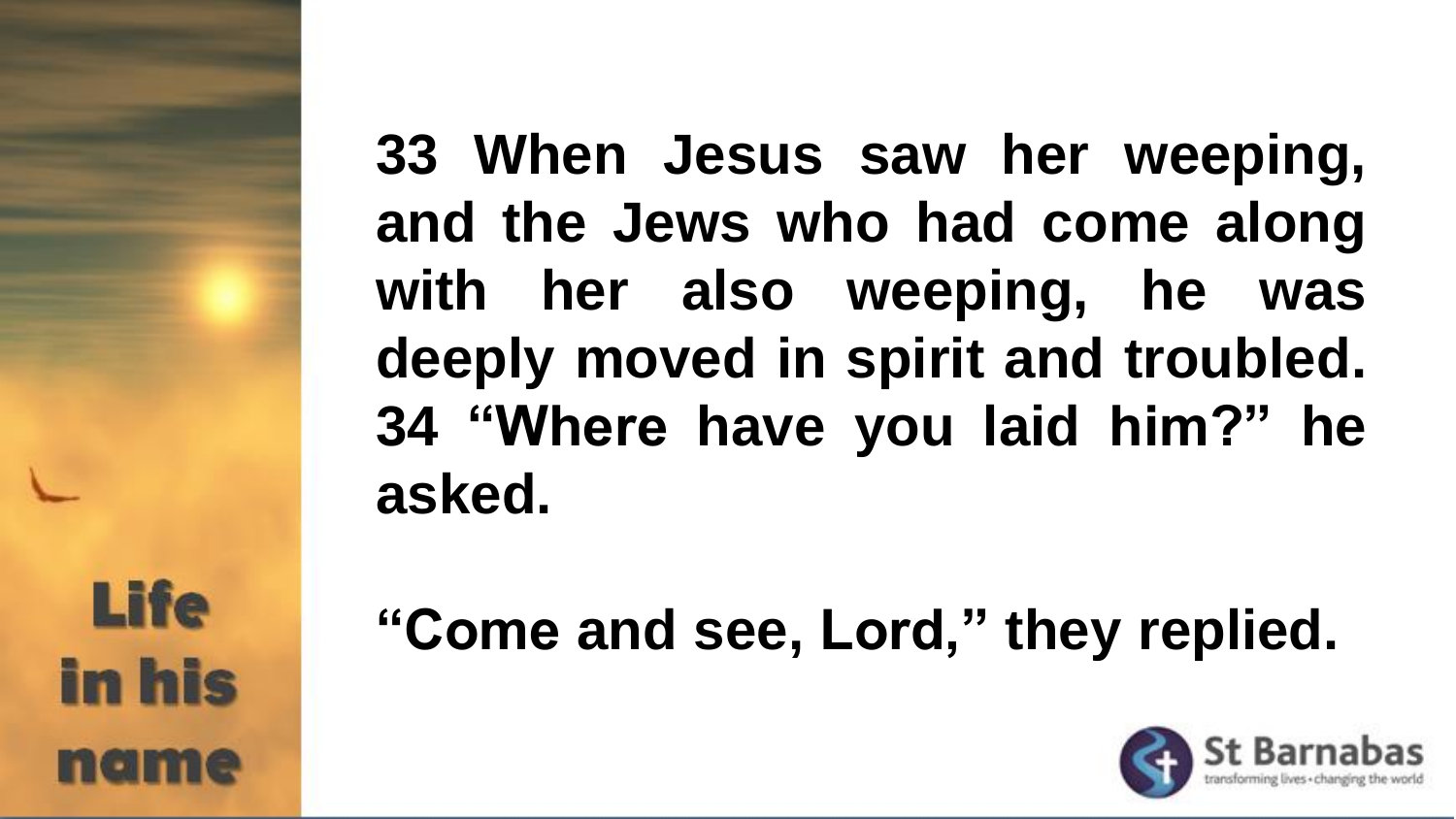**38 Jesus, once more deeply moved, came to the tomb. It was a cave with a stone laid across the entrance. 39 "Take away the stone," he said.**

**"But, Lord," said Martha, the sister of the dead man, "by this time there is a bad odor, for he has been there four days."**

**Life** 

**in his** 

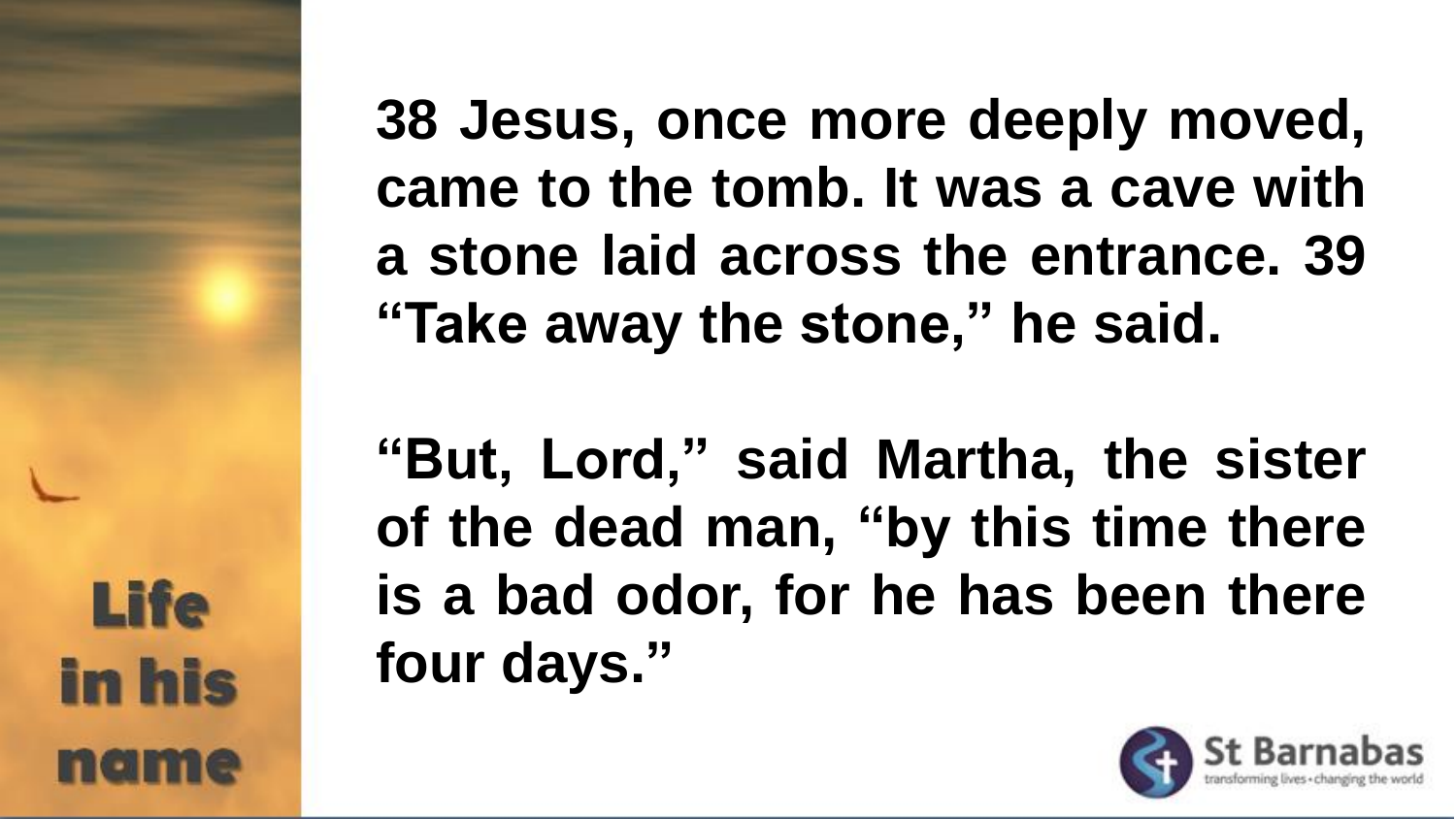## **40 Then Jesus said, "Did I not tell you that if you believe, you will see the glory of God?"**

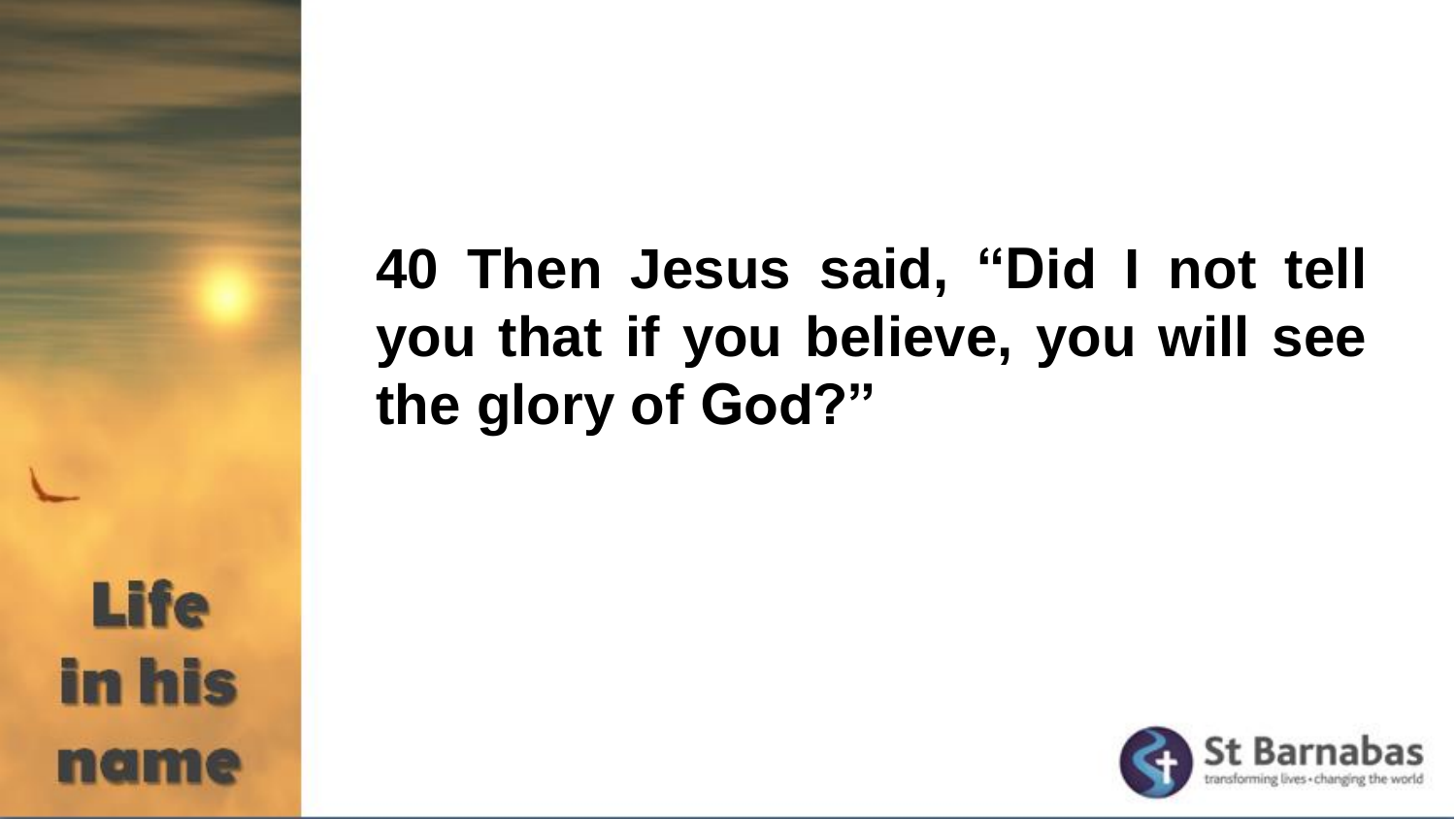**41 So they took away the stone. Then Jesus looked up and said, "Father, I thank you that you have heard me. 42 I knew that you always hear me, but I said this for the benefit of the people standing here, that they may believe that you sent me."**

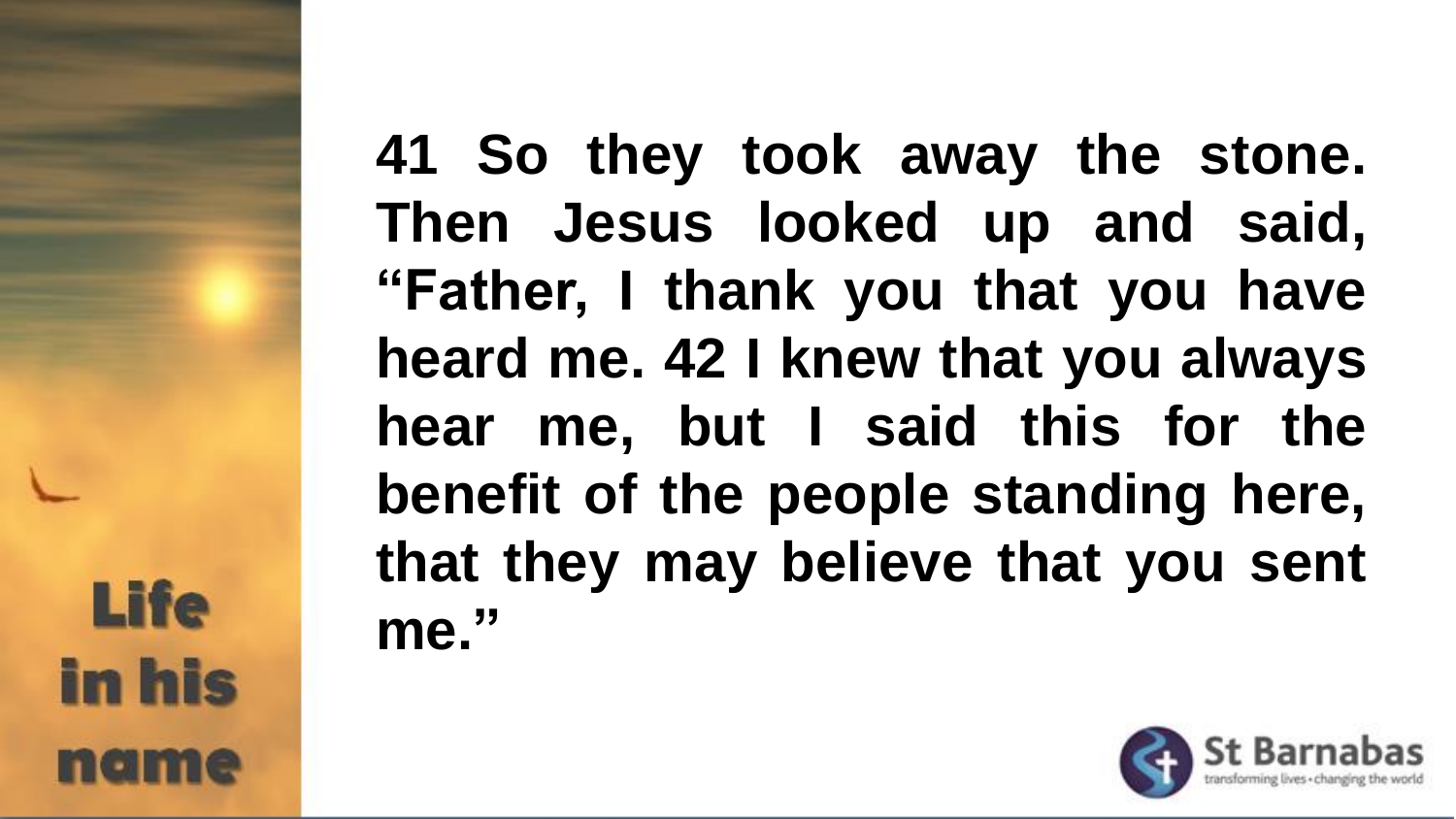**43 When he had said this, Jesus called in a loud voice, "Lazarus, come out!" 44 The dead man came out, his hands and feet wrapped with strips of linen, and a cloth around his face.**

**Jesus said to them, "Take off the grave clothes and let him go."**

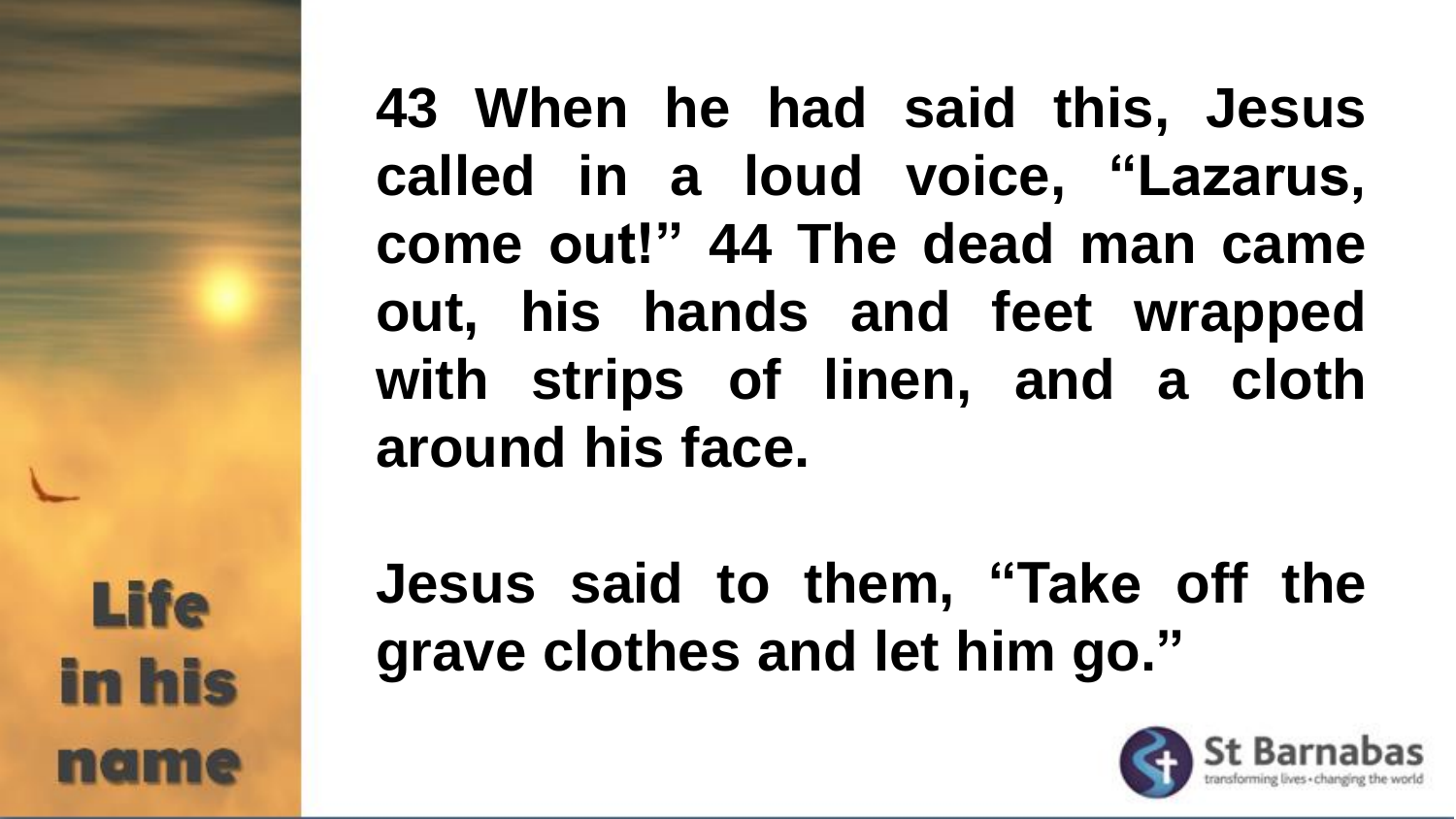## **What does this tell me about Jesus?**

1) "I am": He is God (v25)

#### Life in his name

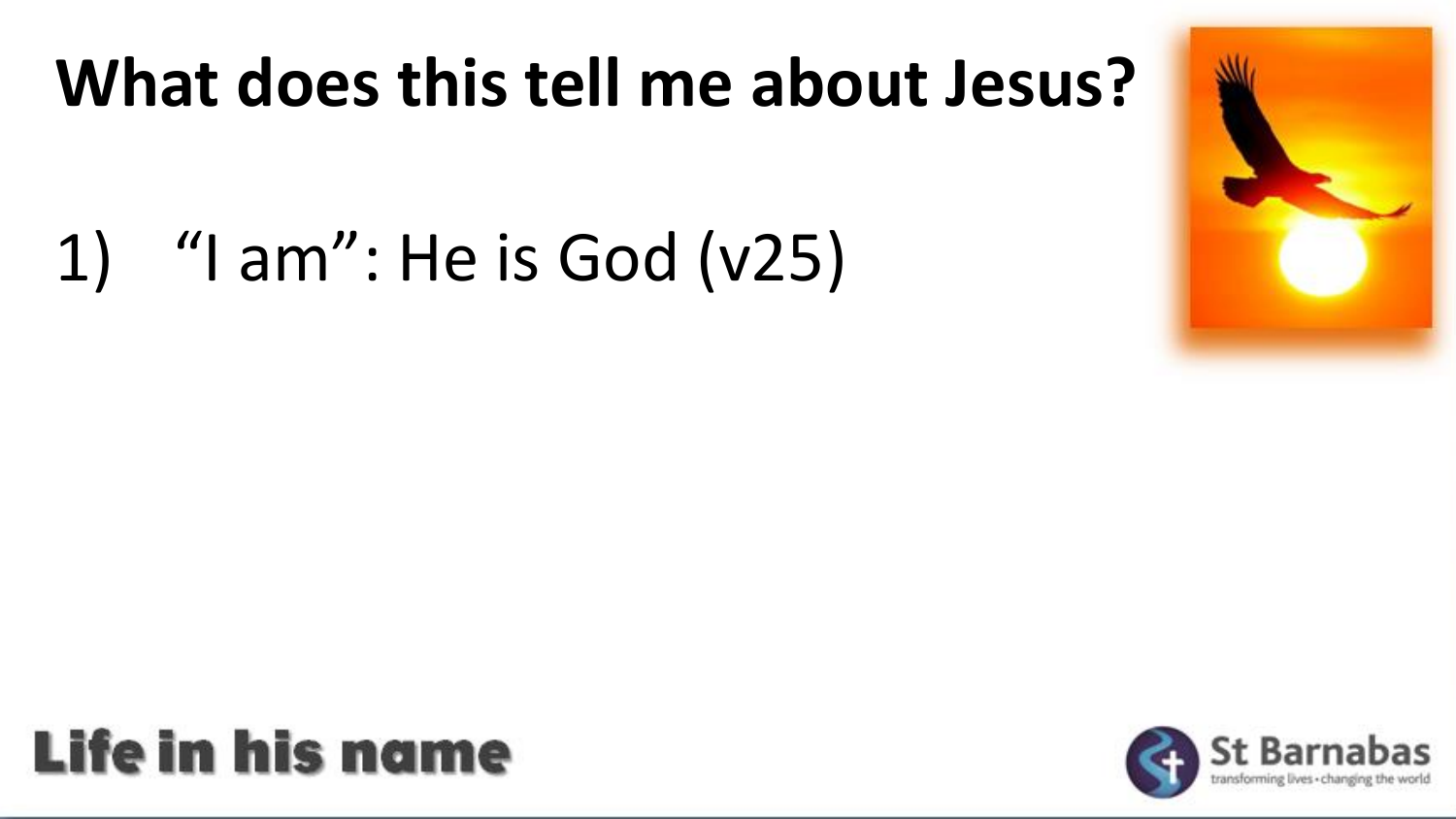# **What does this tell me about Jesus?**

- 2) Resurrection:
- Prophetic of what's to come.
- Defeated physical death (v44)
- Defeated spiritual death (Rom. 6:23)

## Life in his name



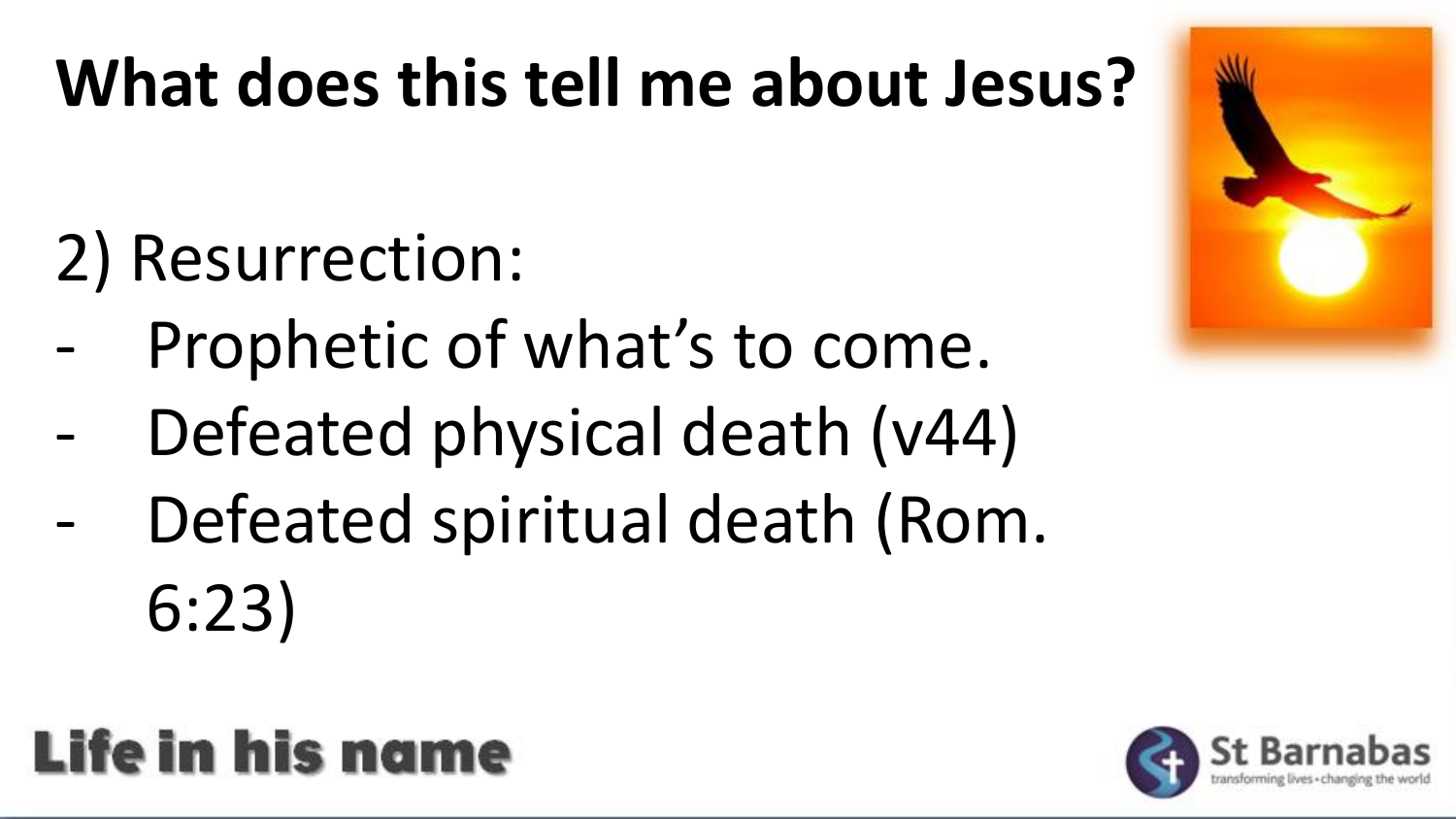# **What does this tell me about Jesus?**

- 3) Life:
- Jesus is the definition of life (Jn.
	- 14:6, 20:31)
- Eternal life only comes through Jesus (Jn 14:6, 3:16).

## Life in his name



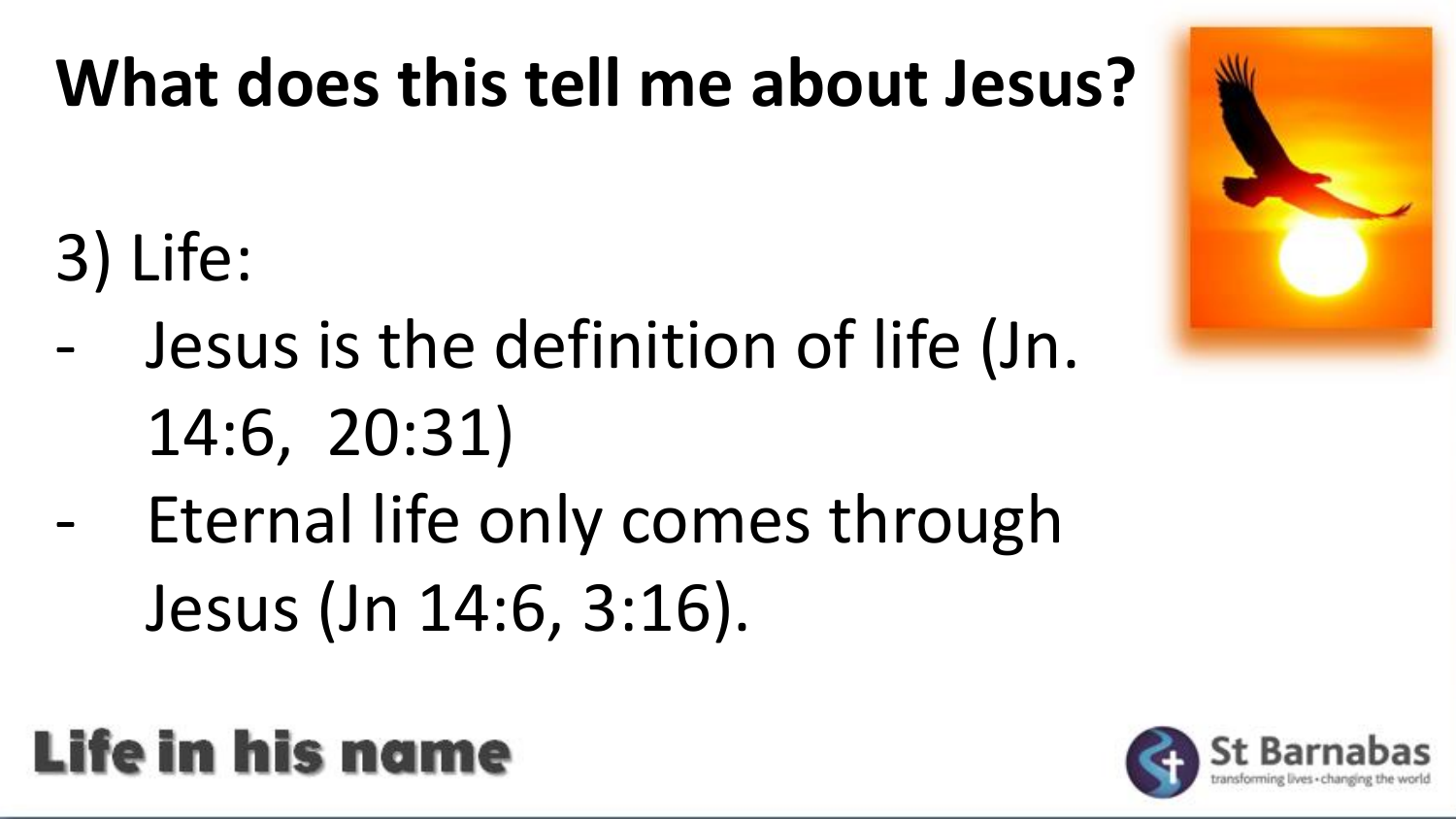

#### **What does that mean for me?**